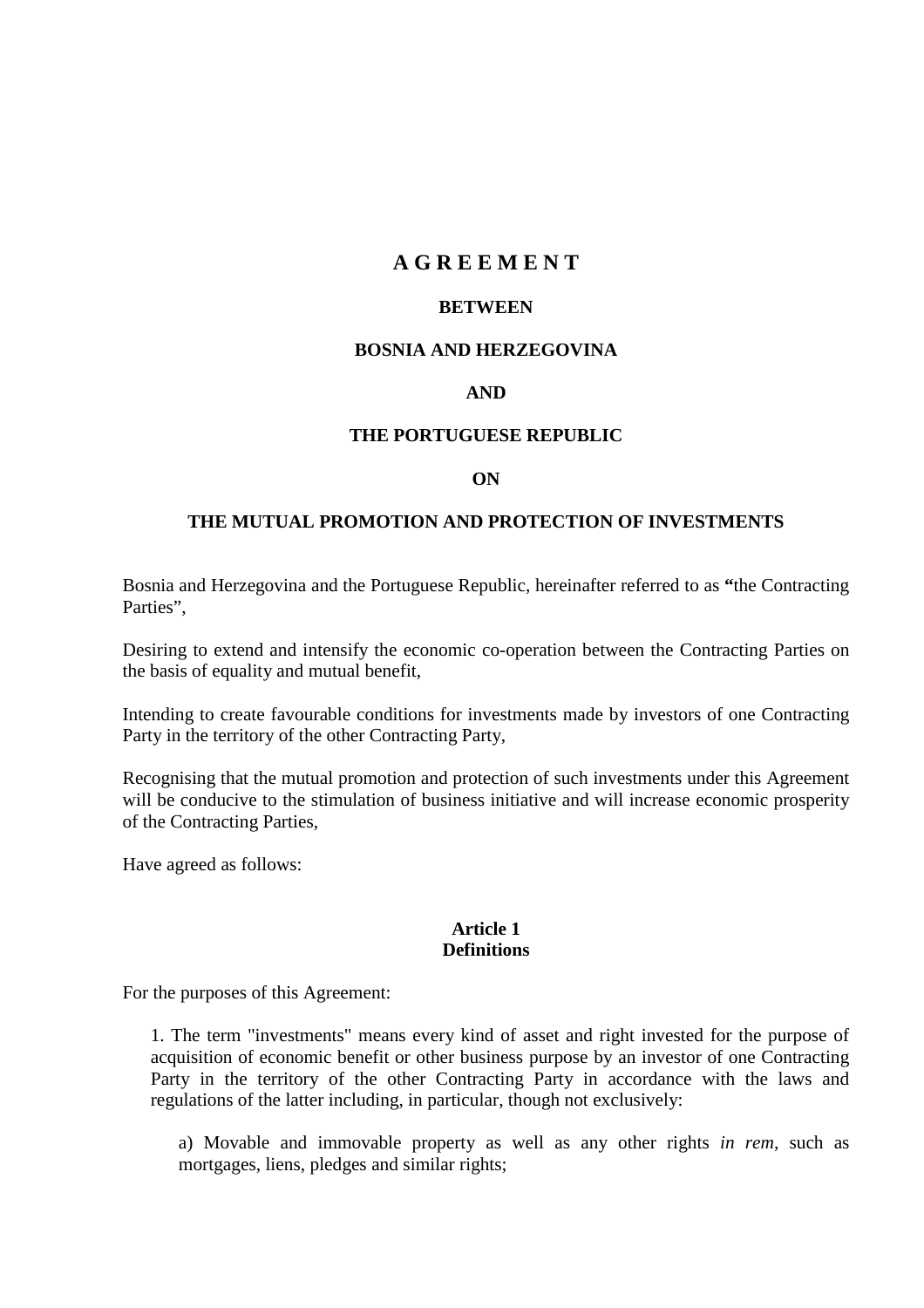- b) Shares in, stocks, debentures, or other forms of interest in the equity of companies or other forms of participation and/or economic interests from the respective activity;
- c) Claims to money or to any performance having an economic value;
- d) Intellectual property rights such as copyrights and neighbouring rights, including patents, utility models, industrial designs, trade marks, trade names, trade and business secrets, technical processes, know-how and good will;
- e) Business concessions conferred by law or under contract or by administrative act of a competent state authority, including concessions to search for, cultivate, extract and exploit natural resources;
- f) Assets that are placed at the disposal of a lessee, in the territory of a Contracting Party, under a leasing agreement and in conformity with its laws and regulations.

Any subsequent change in the form in which assets are invested or reinvested shall not affect their character as investments, provided that such change is in accordance with the laws and regulations of the Contracting Party in whose territory the investment has been made.

- 2. The term "investors" means:
	- a) In respect of Bosnia and Herzegovina:

i) Natural persons deriving their status as Bosnia and Herzegovina citizens from the law in force in Bosnia and Herzegovina if they have permanent residence or main place of business in Bosnia and Herzegovina;

- ii) Legal persons established in accordance with the laws in force in Bosnia and Herzegovina, which have their registered seat, central management or main place of business in the territory of Bosnia and Herzegovina.
- b) In respect of the Portuguese Republic:

i) Natural persons having the nationality of the Portuguese Republic, in accordance with its laws and regulations, and

ii) Legal persons, including corporations, commercial companies or other companies or associations, which have a main office in the territory of the Portuguese Republic, are incorporated or constituted and operate in accordance with the laws and regulations of the Portuguese Republic.

3. The term "returns" means an amount yielded by an investment in a certain period of time and in particular, though not exclusively, includes royalties or licence fees, profits, interests, dividends, capital gains, fees and other forms of income related to the investment.

In cases where the returns of investments, as defined above, are reinvested, the income resulting from the reinvestment shall also be considered as income related to the first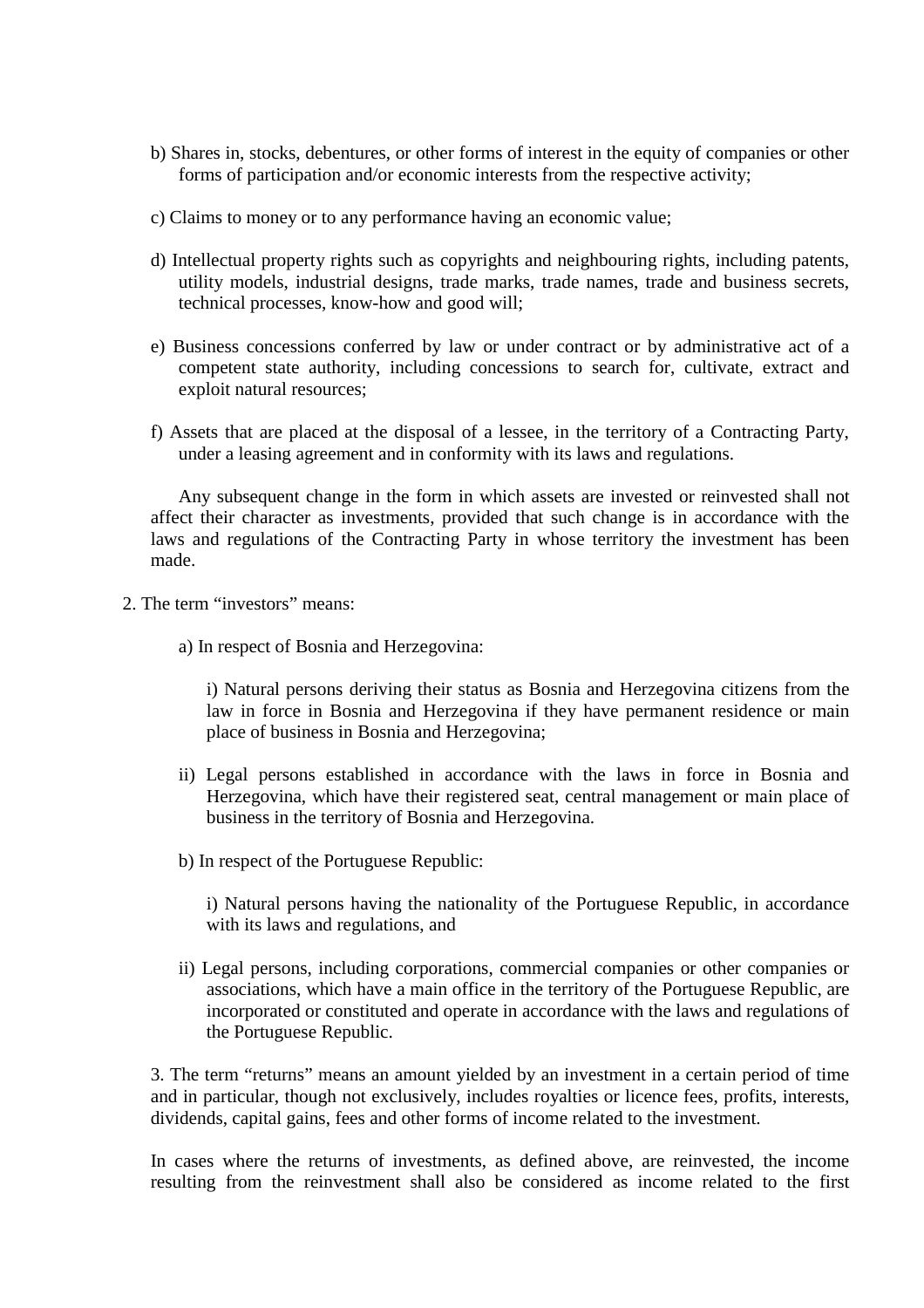investment. The returns of investments shall be subject to the same protection given to investment.

4. The term "territory" means:

a) With respect to Bosnia and Herzegovina: all land territory of Bosnia and Herzegovina, its territorial sea, whole bed and subsoil and air space above, including any maritime area situated beyond the territorial sea of Bosnia and Herzegovina which has been or might in the future be designated under the law of Bosnia and Herzegovina in accordance with international law as an area within which Bosnia and Herzegovina may exercise the rights with regard to the seabed and subsoil and the natural resources.

b) With respect to the Portuguese Republic: the territory of the Portuguese Republic including the territorial sea or any other area, over which the Portuguese Republic exercises, in accordance with international law, sovereignty, sovereign rights or jurisdiction.

## **Article 2 Promotion and Protection of Investments**

1. Either Contracting Party shall encourage and create favourable, stable and transparent conditions for investors of the other Contracting Party to invest in its territory and, within the framework of its laws and regulations, shall admit such investments.

2. Investments of investors of each Contracting Party shall at all times be accorded fair and equitable treatment and shall enjoy full protection and security in the territory of the other Contracting Party.

Neither Contracting Party shall in any way impair by unreasonable, arbitrary or discriminatory measures the expansion, management, maintenance, use, enjoyment or disposal of investments in its territory of investors of the other Contracting Party.

## **Article 3 National Treatment and Most Favoured Nation Treatment**

1. Each Contracting Party shall in its territory accord to investments and returns of investors of the other Contracting Party treatment which in any case shall not be less favourable than that which it accords to investments and returns of its own investors or to investments and returns of investors of any third State, whichever is more favourable to the investors of the other Contracting Party.

2. Neither Contracting Party shall in its territory subject investors of the other Contracting Party, as regards their expansion, management, maintenance, use, enjoyment or disposal of their investments, to treatment less favourable than that which it accords to its own investors or to investors of any third State, whichever is more favourable to the investors of the other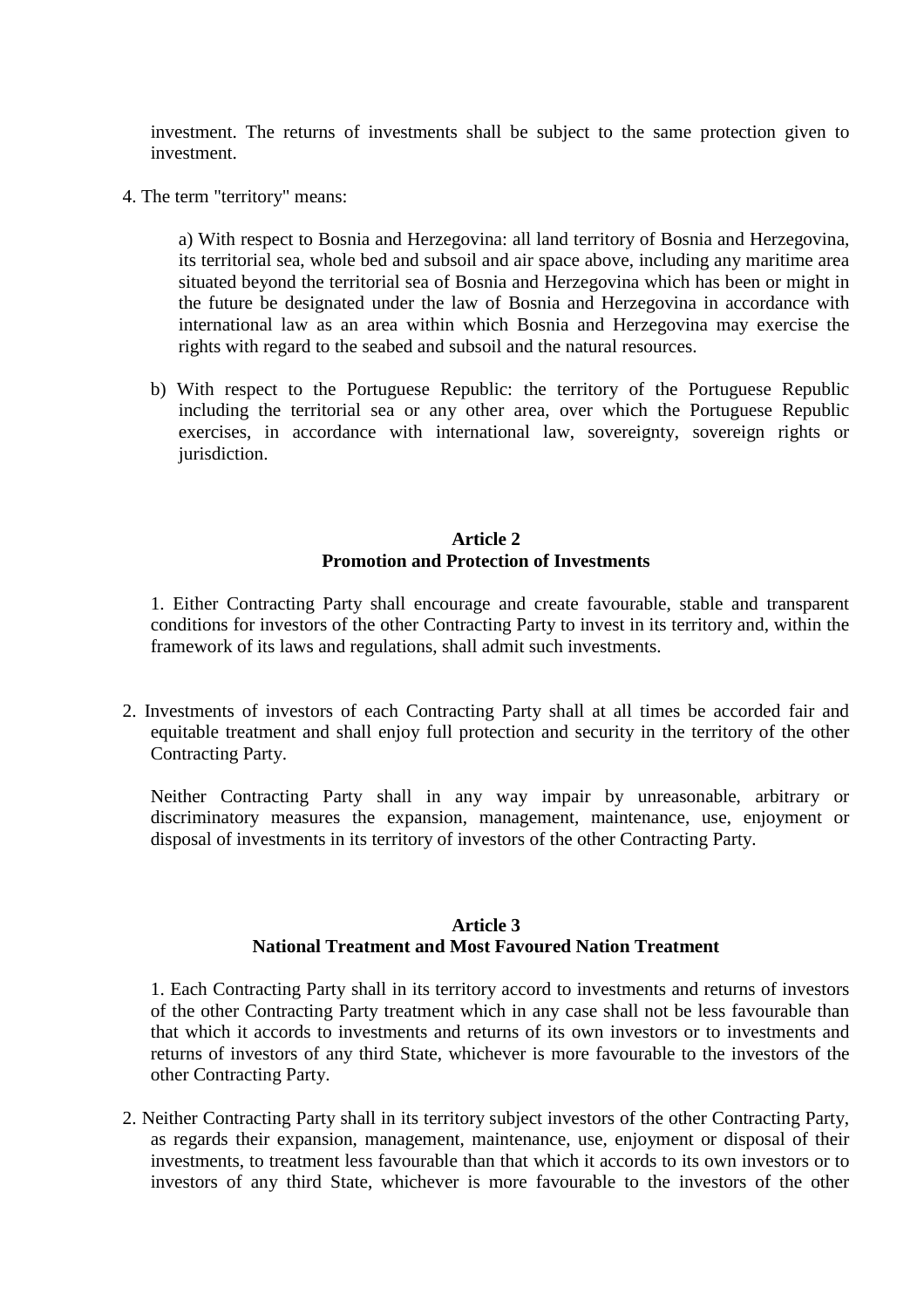Contracting Party.

3. The provisions of paragraphs 1 and 2 of this Article shall not be construed so as to oblige one Contracting Party to extend to investors of the other Contracting Party the benefit of any treatment, preference or privilege resulting from:

a) The membership of or association with any existing or future free trade area, customs union, economic union, common market, or similar international agreements to which the Contracting Party is or may become a party;

b) Agreements on avoidance of double taxation or any other arrangements relating wholly or mainly to taxation issues.

## **Article 4 Nationalisation and Expropriation**

1. Investments of investors of either Contracting Party shall not be nationalised, expropriated or subjected to requisition or to measures having effect equivalent to nationalisation or expropriation (hereinafter referred to as "expropriation") in the territory of the other Contracting Party except for a public purpose related to the internal needs and under due process of law, on a non-discriminatory basis and against prompt, adequate and effective compensation.

- 2. Such compensation shall amount to the fair market value of the investments affected immediately before the expropriation or before the impending expropriation became public knowledge in such a way as to affect the value of the investment, whichever is the earlier. The compensation shall include interest at a normal commercial rate for current transactions from the date of expropriation until the date of payment. The compensation shall be paid in a freely convertible currency and made transferable without delay, to the country designated by the claimants concerned.
- 3. The affected investors of either Contracting Party shall have a right, under the law of the Contracting Party making the expropriation, to prompt review, by a judicial or other independent authority of that Contracting Party, concerning the legality of the expropriation, its process and the valuation of the investment in accordance with the principles set out in paragraph 1 of this Article.

## **Article 5 Compensation for Losses**

Investors of either Contracting Party who suffer losses including damages in respect of their investments in the territory of the other Contracting Party owing to war or other armed conflict, revolution, a state of national emergency, revolt, insurrection or riot or other events considered as such by international law, shall be accorded by the latter Contracting Party treatment, as regards restitution, indemnification, compensation or other settlement, no less favourable than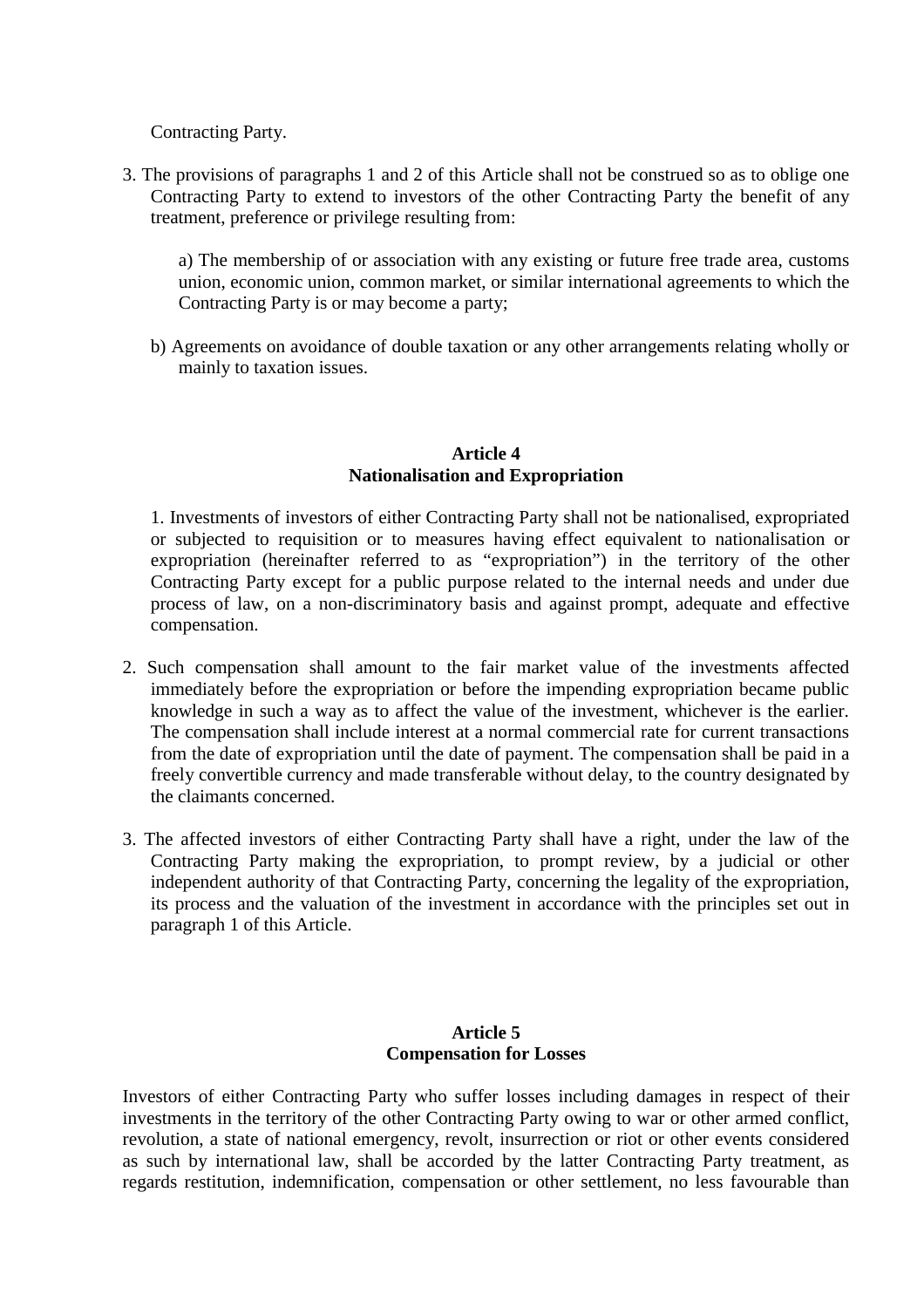that which the latter Contracting Party accords to its own investors or to investors of any third State, whichever is more favourable to the investors of the other Contracting Party.

## **Article 6 Transfers**

1. Each Contracting Party shall guarantee to investors of the other Contracting Party the free transfer of payments relating to their investments in and out of its territory. Such transfers shall include in particular, though not exclusively:

a) Initial capital and additional amounts necessary for the maintenance and development of the investment;

- b) Returns from the investment;
- c) Funds in service, repayment and amortisation of loans, recognised by both Contracting Parties to be an investment;
- d) Proceeds from the total or partial sale or liquidation of an investment;
- e) Any compensation or other payment referred to in Articles 4 and 5 of this Agreement;
- f) Payments arising out of the settlement of any disputes;
- g) Any preliminary payments that may be made in the name of the investor in accordance with Article 7 of this Agreement;
- h) Unspent earnings and other remuneration of workers engaged from abroad in connection with the investment.

2. Transfers shall be effected without delay in a convertible currency at the rate of exchange applicable on the date of transfer.

- 3. For the purposes of the present Article, a transfer will be considered as done without delay when such transfer takes place within the time normally used for the fulfilment of the necessary formalities, which should not in any circumstances exceed 30 (thirty) days from the date the requirements for transfer was presented.
- 4. Transfers shall be done in accordance with the procedures established by the exchange regulations of the Contracting Party in whose territory the investment was made, which shall not imply a rejection, suspension or denaturalisation of such transfers.
- 5. The Contracting Parties undertake to accord to such transfers a treatment no less favourable than that accorded to transfers originating from investments made by investors of any third State.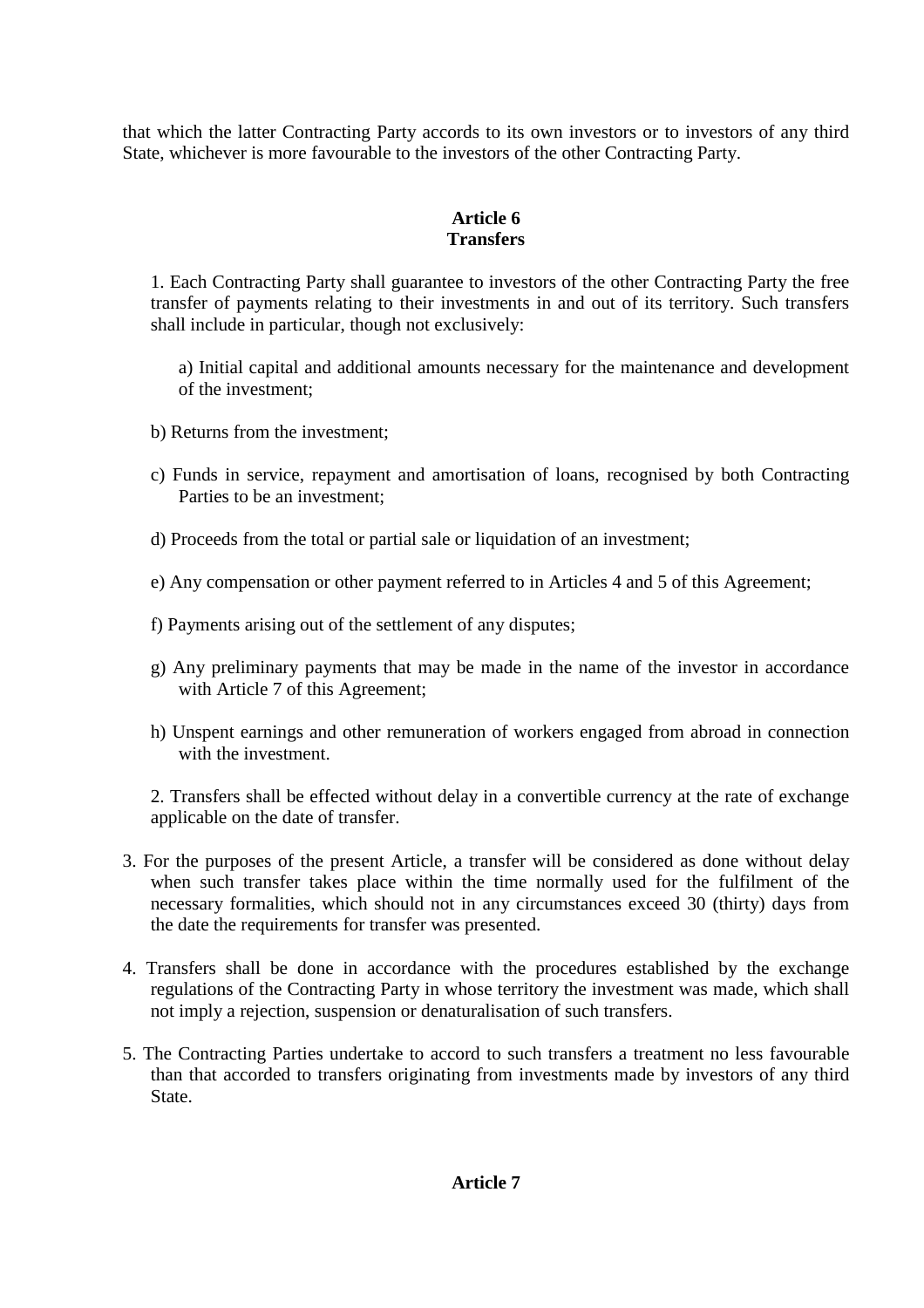### **Subrogation**

1. If a Contracting Party or its designated agency makes a legal payment to any of its investors under a guarantee or a contract of insurance against non-commercial risks given in respect of an investment, the other Contracting Party shall recognise, notwithstanding its rights under the Article 10 of this Agreement, the validity of the subrogation in favour of the former Contracting Party or its agency to any right or title held by the investor.

- 2. The Contracting Party or its agency that is subrogated in the rights of an investor shall be, in all circumstances, entitled to the same rights and the same treatment as those of the indemnified investor, payments due pursuant to those rights.
- 3. In the case of subrogation as defined in paragraph 1 of this Article, the investor shall not sue or pursue a claim unless authorised to do so by the Contracting Party or its agency.

## **Article 8 Settlement of Disputes between a Contracting Party and an Investor of the other Contracting Party**

1. Any dispute which may arise between one Contracting Party and an investor of the other Contracting Party in connection with an investment in the territory of that other Contracting Party shall be settled amicably through consultations and negotiations.

2. If a dispute cannot be settled in accordance with paragraph 1 of this Article within a period of a three months from the date on which either party to the dispute requested amicable settlement, the investor concerned may submit the dispute either to:

a) The competent court or administrative tribunal of the Contracting Party in the territory of which the investment has been made; or

- b) An ad hoc arbitral tribunal established under the Arbitration Rules of the United Nations Commission on International Trade Law (UNCITRAL); or
- c) The International Centre for the Settlement of Investment Disputes (hereinafter referred to as "the Centre") through conciliation or arbitration established under the Convention on the Settlement of Investment Disputes between States and Nationals of other States opened for signature in Washington D.C. on  $18<sup>th</sup>$  March 1965 (hereinafter referred to as "the Convention"), in the event both Contracting Parties have become a party to the **Convention**
- 3. The decision to submit the dispute to one of the above mentioned procedures is final.
- 4. The arbitration award shall be final and binding on both parties to the dispute and shall be executed according to the laws and regulations of the Contracting Party concerned.
- 5. A company which is incorporated or constituted under the laws in force in the territory of one Contracting Party and in which before such dispute arises the majority of shares are owned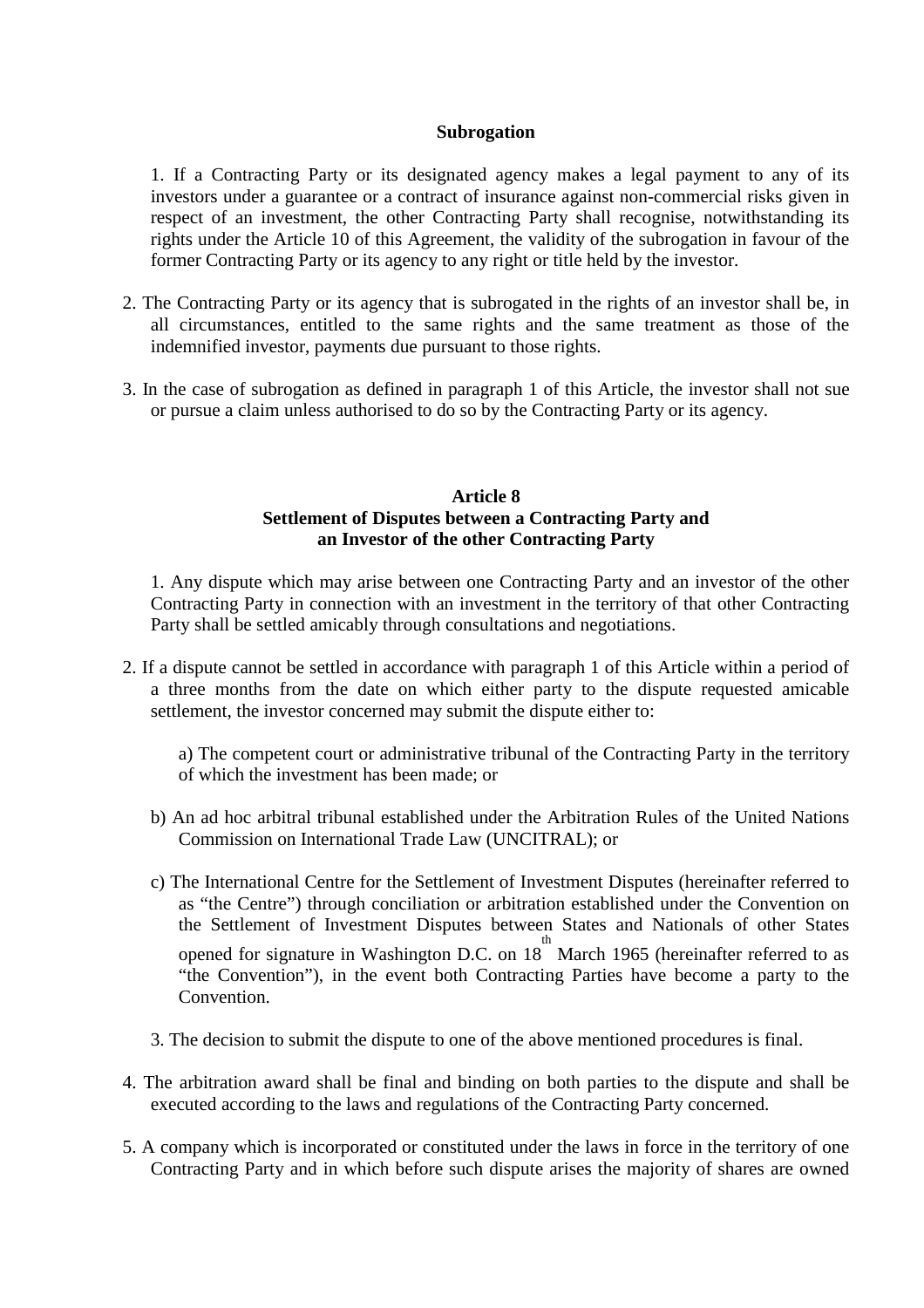by investors of the other Contracting Party, shall in accordance with Article 25 (2) (b) of the Convention be treated for the purpose of this Convention as the company of the other Contracting Party.

6. Neither Contracting Party shall pursue through the diplomatic channels any dispute referred to the Centre unless:

a) The Secretary-General of the Centre, or a conciliation commission or an arbitral tribunal constituted by the Centre, decides that the dispute is not within the jurisdiction of the Centre; or

- b) The other Contracting Party should fail to abide by or to comply with any award rendered by an arbitral tribunal.
- 7. The arbitration award shall be based on:
	- the provisions of this Agreement;
- the laws of the Contracting Party in whose territory the investment has been made including the rules relative to conflict of laws; and
- the rules and universally accepted principles of international law.

8. During the arbitral or execution proceedings a Contracting Party shall not assert as a defence, objection, counterclaim, right of set-off or for any other reason, that indemnification or other compensation for all or part of the alleged damages has been received or will be received by investor who is contending party, pursuant to an insurance or guarantee contract against political risks.

## **Article 9 Settlement of Disputes between Contracting Parties**

1. Disputes between the Contracting Parties concerning the interpretation or application of this Agreement should, if possible, be settled by consultations and negotiations through diplomatic channels.

- 2. If a dispute between the Contracting Parties cannot be settled in accordance with paragraph 1 of this Article within six months from the date of request for settlement, the dispute shall upon the request of either Contracting Party be submitted to an Arbitral Tribunal, in accordance with the provisions of this Article.
- 3. Such Arbitral Tribunal shall be constituted for each individual case in the following way: within two months from the date of receipt of the request for arbitration, each Contracting Party shall appoint one member of the Tribunal. Those two members shall then select a national of a third State who on approval by the two Contracting Parties shall be appointed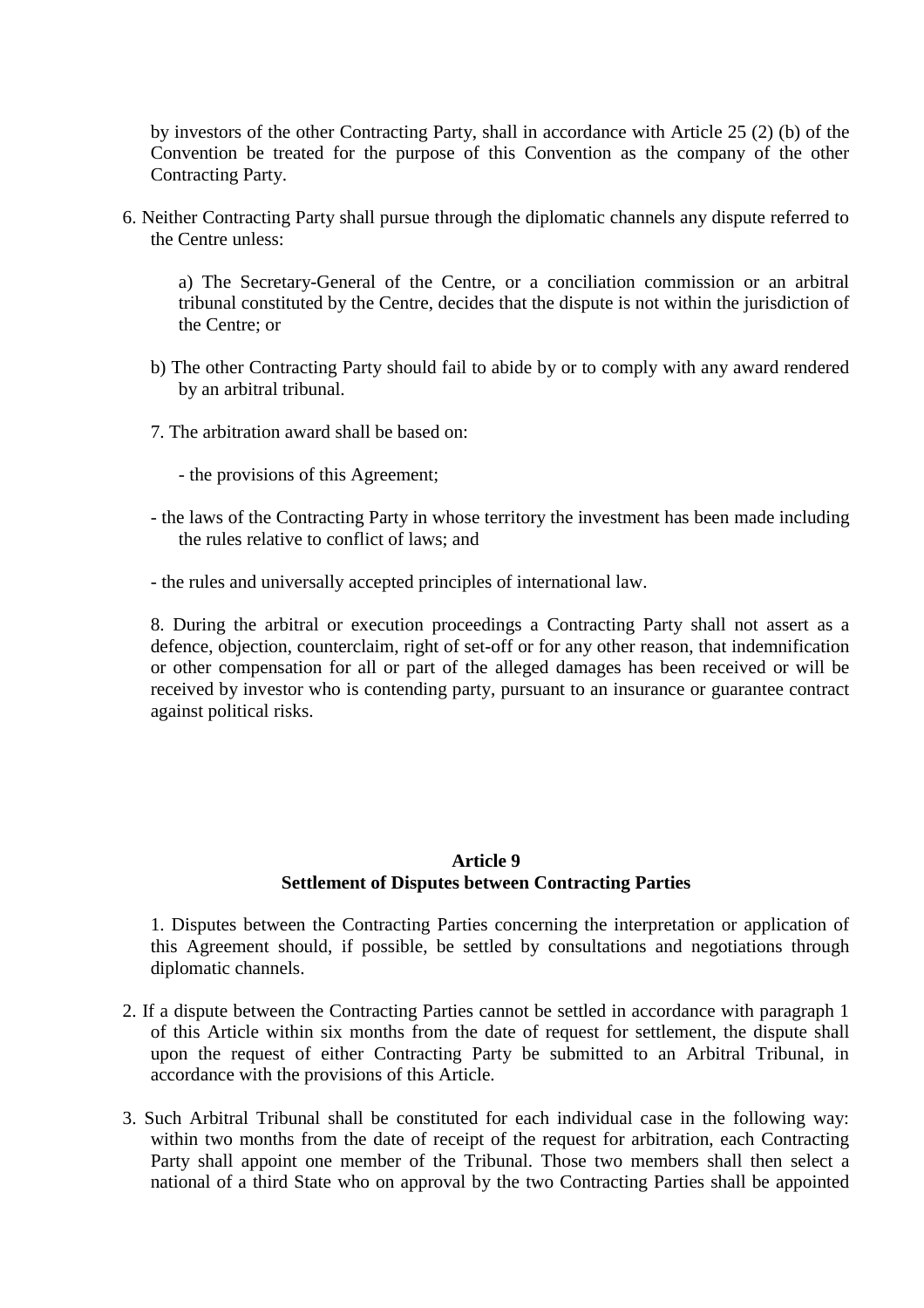chairman of the Arbitral Tribunal. The chairman shall be appointed within two months from the date of appointment of the other two members.

- 4. If within the periods specified in paragraph 3 of this Article the necessary appointments have not been made, either Contracting Party may, in the absence of any other agreement, invite the President of the International Court of Justice to make any necessary appointments. If the President is a national of either Contracting Party or if he is otherwise prevented from discharging the said function, the Vice-President shall be invited to make the necessary appointments. If the Vice-President is also a national of either Contracting Party or if he too is prevented from discharging the said function, the Member of the International Court of Justice next in seniority who is not a national of either Contracting Party shall be invited to make the necessary appointments. The chairmen of the Arbitral Tribunal shall be a national of a third State with which both Contracting Parties maintain diplomatic relations.
- 5. The Arbitral Tribunal shall determine its own procedure.
- 6. The Arbitral Tribunal shall reach its decision by a majority of votes. Such decision shall be final and binding on both Contracting Parties.
- 7. Each Contracting Party shall bear the cost of its own member of the Tribunal and of its representation in the arbitral proceedings; the cost of the chairman and the remaining costs shall be borne in equal parts by the Contracting Parties. The Arbitral Tribunal may, however, in its decision direct that a higher proportion of costs shall be borne by one of the two Contracting Parties, and this award shall be binding on both Contracting Parties.
- 8. A dispute shall not be submitted to an international arbitral tribunal under the provisions of this Article, if the same dispute has been brought before another international arbitration court under the provisions of Article 8 and is still before the court. This will not impair the possibility of dispute settlement in accordance with paragraph 1 of this Article.

## **Article 10 Consultations and Exchange of Information**

1. Upon the request by either Contracting Party, the other Contracting Party shall, without undue delay, begin consultations concerning interpretation and application of this Agreement.

2. Upon the request by either Contracting Party, information shall be exchanged on the impact that the laws, regulations, decisions, administrative practices or procedures or policies of the other Contracting Party may have on investments covered by this Agreement.

## **Article 11 Application of other Rules**

If the provisions of law of either Contracting Party or obligations under international law existing at present or established hereafter between the Contracting Parties in addition to the present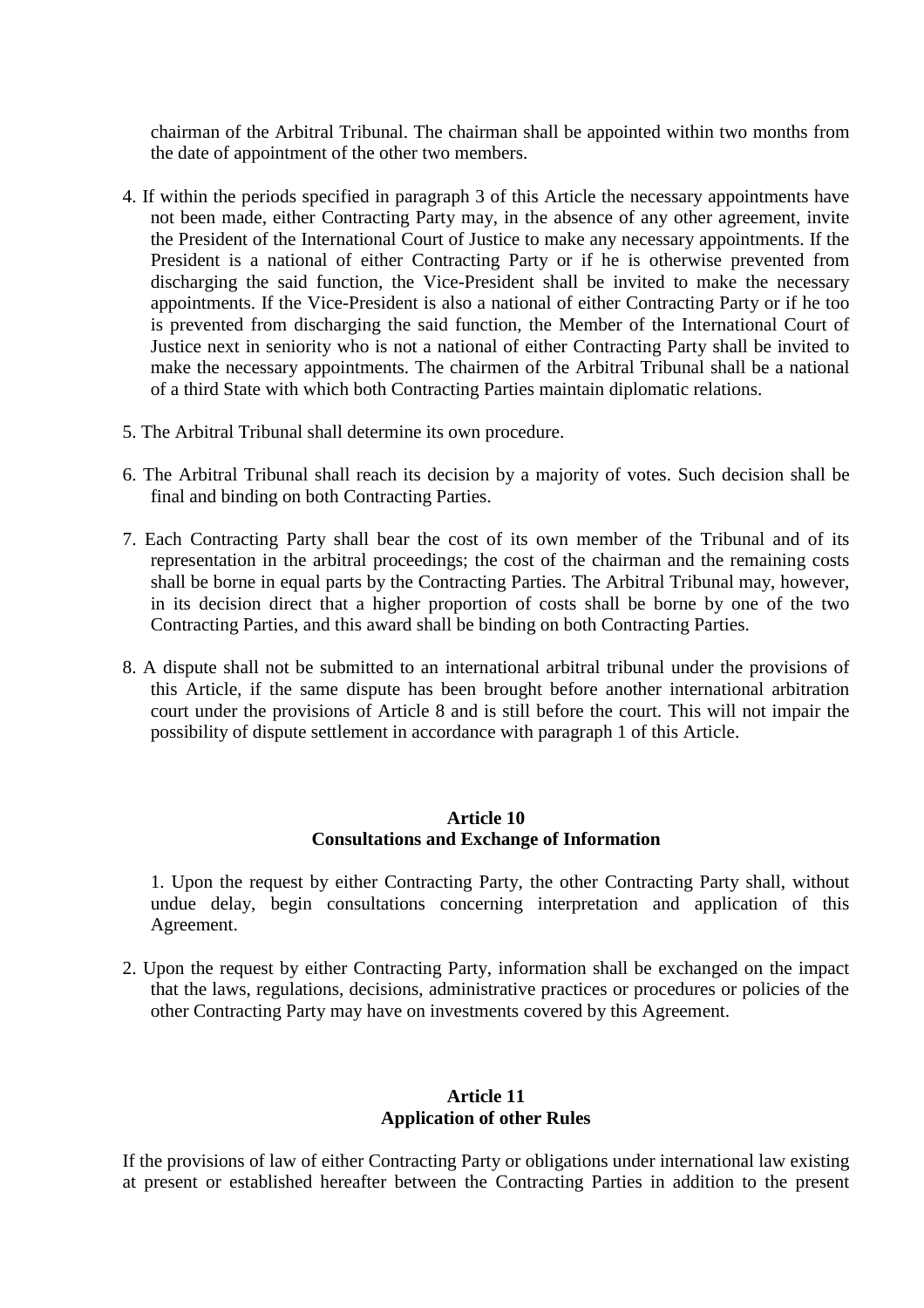Agreement contain rules, whether general or specific, entitling investments by investors of the other Contracting Party to a treatment more favourable than is provided for by the present Agreement, such rules shall to the extent that they are more favourable prevail over the present Agreement as long as they last.

## **Article 12 Application of the Agreement**

This Agreement shall apply to all investments, made by investors from one of the Contracting Parties in the territory of the other Contracting Party in accordance with the respective legal provisions, prior to as well as after its entry into force, but shall not apply to any dispute concerning investments which have arisen before its entry into force.

#### **Article 13 Entry into Force, Duration and Termination**

1. Each Contracting Party shall notify the other in writing of the completion of the internal legal formalities required in its territory for the entry into force of this Agreement. This Agreement shall enter into force thirty days after the date of the dispatch of the latter of the two notifications. Documents relating to the completion of the internal legal formalities shall be exchanged as soon as possible.

- 2. This Agreement shall remain in force for a period of ten years after the date of its entry into force and shall continue in force unless terminated in accordance with paragraph 3 of this Article.
- 3. Either Contracting Party may, by giving one year in advance written notice to the other Contracting Party, terminate this Agreement at the end of each ten-year period.
- 4. With respect to investments made or acquired prior to the date of termination of this Agreement, the provisions of Articles 1 to 12 shall remain in force for a further period of ten years from such date of termination.
- 5. This Agreement may be amended by written agreement between the Contracting Parties. Any amendment shall enter into force under the same procedure required for entering into force of the present Agreement.
- 6. This Agreement shall be applied irrespective of whether or not the Contracting Parties have diplomatic or consular relations.

In witness whereof the undersigned representatives, duly authorised thereto, have signed this Agreement.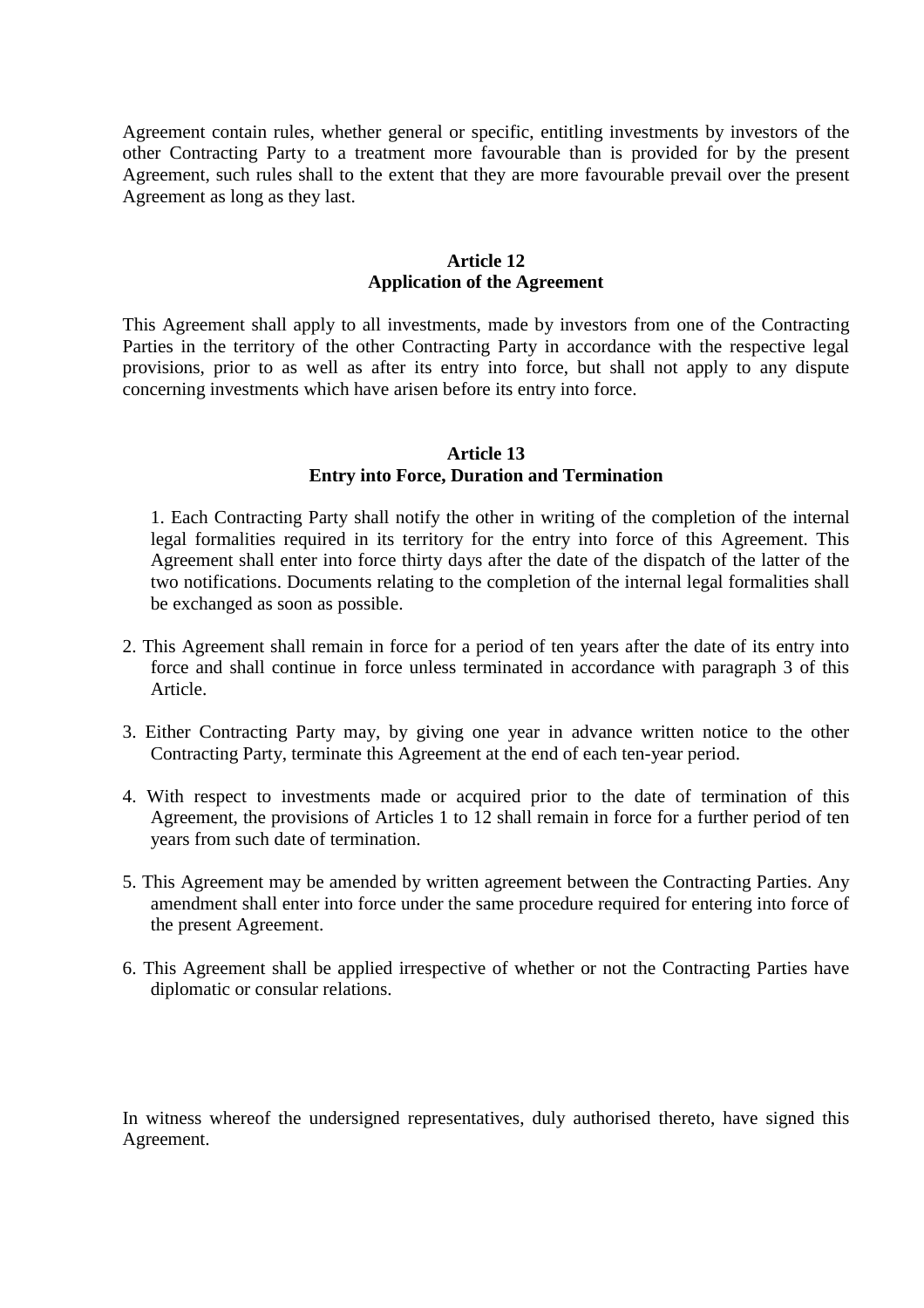Done at Sarajevo, this …… day of March 2002, in two original in the Bosnian/Croatian/Serbian, Portuguese and English languages. In case of any divergence of interpretation, the English text shall prevail.

**For Bosnia and Herzegovina For the Portuguese Republic** 

# **PROTOCOL**

On the occasion of the signing of the Agreement between Bosnia and Herzegovina and the Portuguese Republic on the Mutual Promotion and Protection of Investments, the undersigned duly authorised to this effect, have agreed also on the following provisions which constitutes an integral part of the said Agreement:

With reference to Article 3 of this Agreement:

The Contracting Parties consider that provisions of Article 3 of this Agreement shall be without prejudice to the right of either Contracting Party to apply the relevant provisions of their tax law which distinguish between tax-payers who are not in the same situation with regard to their place of residence or with regard to the place where their capital is invested.

Done at Sarajevo, this …… day of March 2002, in two original in the Bosnian/Croatian/Serbian, Portuguese and English languages. In case of any divergence of interpretation, the English text shall prevail.

**For Bosnia and Herzegovina For the Portuguese Republic**